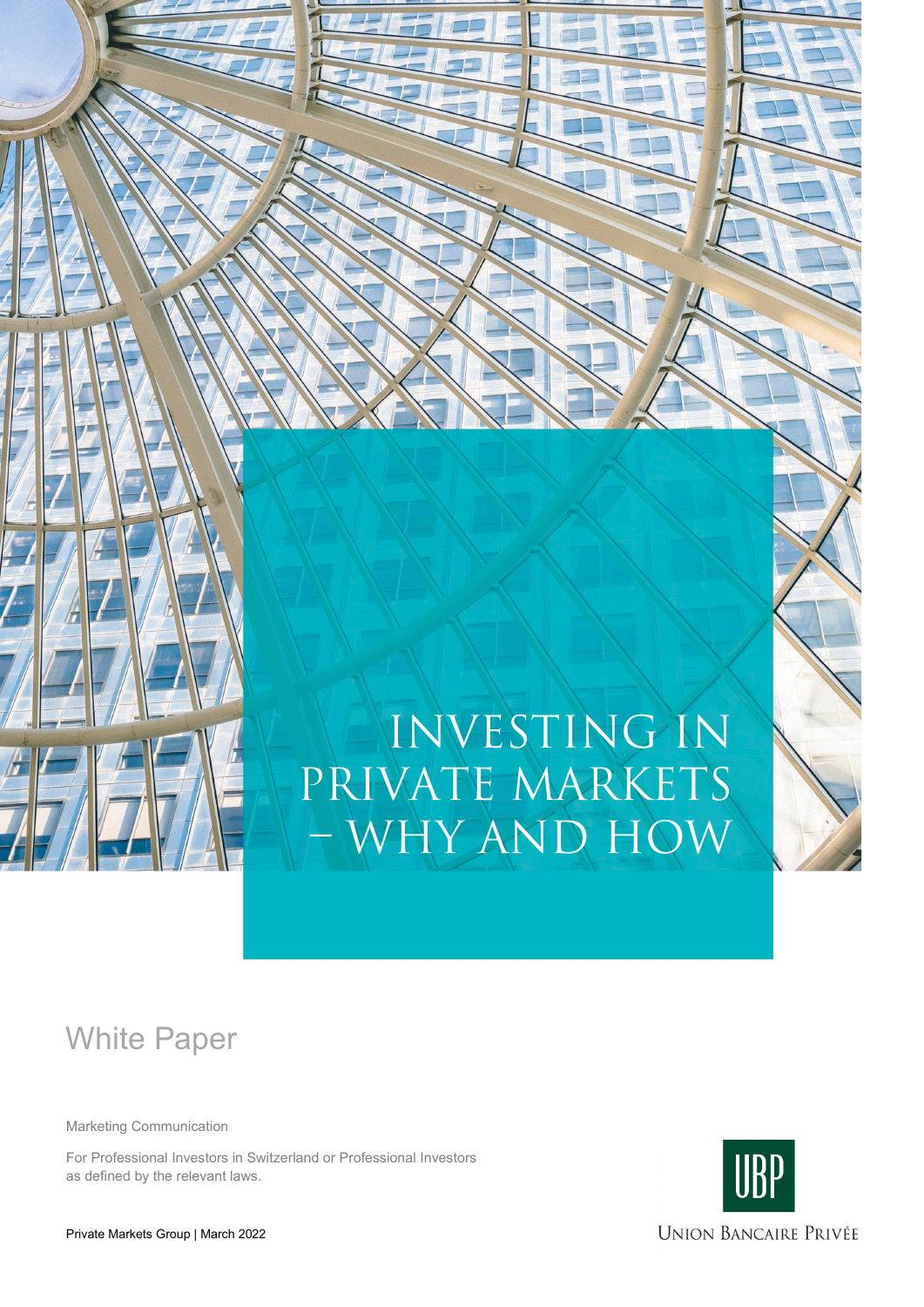# **Key points**

- **■** *Historically low interest rates and high stock market valuations have triggered unprecedented investment flows into private markets.*
- **■** *Private market investments provide exposure to asset classes, such as private equity, private debt, infrastructure, private real estate and real assets.*
- **■** *They have demonstrated their ability to offer further diversification in a portfolio by lowering volatility while generating superior returns.*
- **■** *Private markets can potentially provide investors with attractive recurring returns and capital gains.*
- **■** *UBP's approach to private markets is to select niche, under-the-radar strategies with compelling performances.*
- **■** *Due diligence and understanding of the risks are paramount in the investment process.*

# **What are the main benefits of private market investing?**

"Private markets" refers to assets that are not traded on public equity exchanges; they are illiquid, and are spread across different market segments, such as real estate, private equity, private debt, and investments in tangible assets and infrastructure. Private market investments represent a much broader investment universe than public markets, and therefore offer a wider net to capture opportunities over the long term.

**Expected return per asset class for public and private asset classes**

"Institutional investors, including pension funds, endowments and family offices, have been allocating aggressively to private market investments. Individual investors have been lagging behind with only 5% of their portfolios allocated to private market investments, due to them generally only being open to institutional investors. At UBP we pride ourselves on providing access with a lower minimum investment," says Brice Thionnet, Head of Private Markets Group, UBP.

With investors seeing historical return drivers – falling bond yields, tightening credit spreads, and accelerating profit growth – beginning to come under pressure, investors will need to seek out alternative return drivers to compensate, and private markets provide just such an alternative, as they improve the risk and return profiles of a portfolio.

Private market assets offer additional drivers to augment the total returns available to investors across the risk spectrum. Key amongst these drivers is the significant illiquidity premium they offer relative to public markets' expected returns. This illiquidity premium, which is the excess return investors earn for committing capital over the medium-to-long term, can reach 3–5% depending on the private asset class.

In absolute terms, private markets generate higher returns than public markets. For example, between 2000 and 2021, the average yearly performance in private equity reached 12.1% (CAGR) compared with 7.7% for the S&P 500. This outperformance is linked to the robustness of private markets across multiple market cycles. In particular, private markets have demonstrated increased resiliency during market downturns. One reason for this is the fact that private market investments focus on long-term value creation, which is why they avoid cyclical industries.

Private market investments play an important role in portfolio diversification. They are unaffected by market noise and the correlation between private assets and public market assets is low. As a result, private assets help reduce the volatility of an overall portfolio. This is an important consideration given the prospect of heightened uncertainty ahead in financial markets.

Legend

 $\Box$  Illiquidity Premium



*Source: Carlyle Analysis; Cliffwater 2021 Long Term Capital Markets Assumptions as of 19/01/2021; There is no guarantee these trends will continue*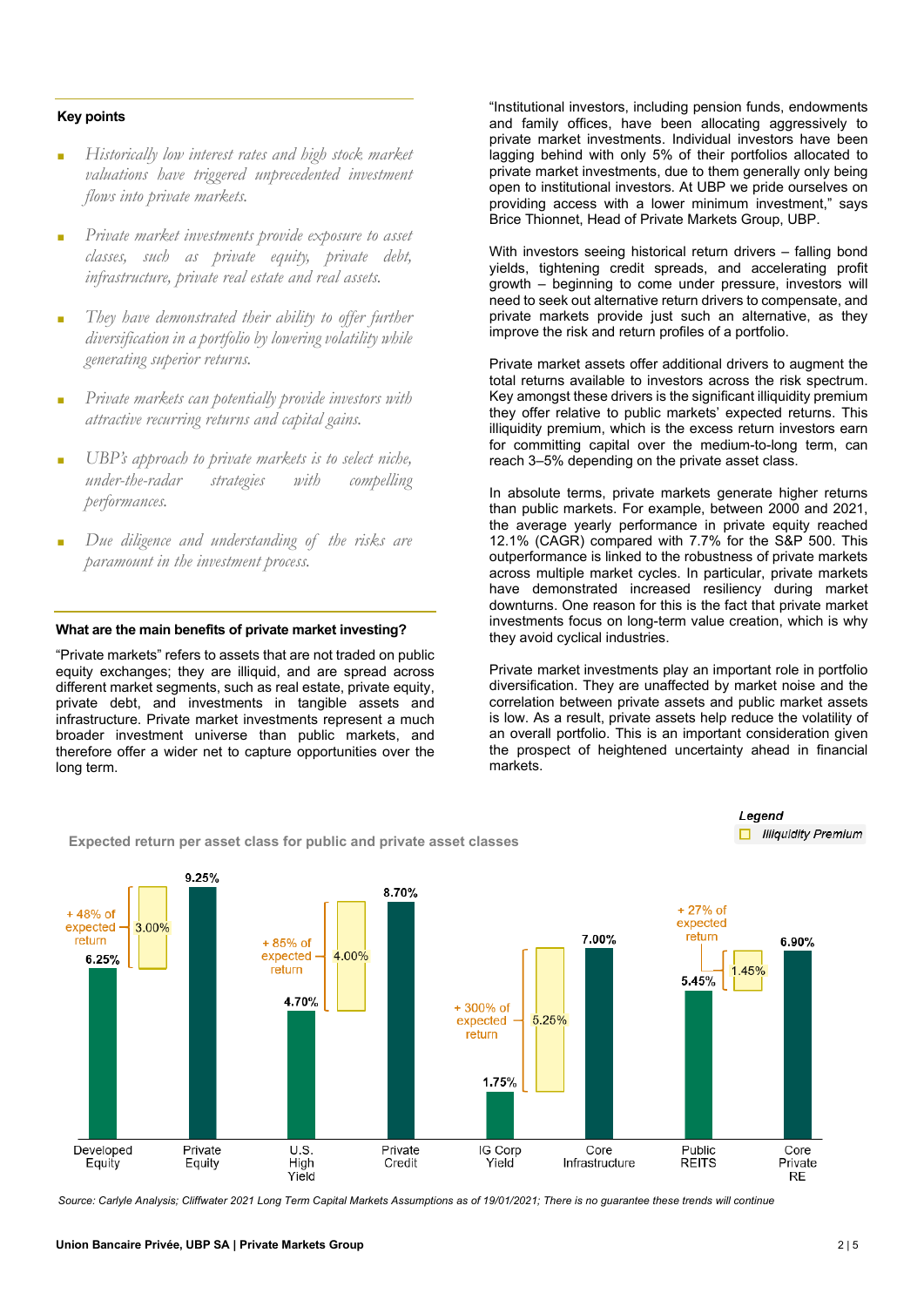# **What are private markets composed of?**

# **Private equity**

Investing in private equity means taking stakes in non-listed companies to finance their growth and then exiting at a later stage through a trade sale, a buyout, or an initial public offering (IPO). UBP's Private Markets Group (PMG) team provides access to exclusive private equity strategies implemented either through strategic partnerships with experienced managers or through co-investments. Private equity investors take an active ownership interest in their investments, allowing them to influence strategy with an objective of proactively seeking to increase the value of the investment over its lifecycle. This may be achieved by recruiting talent, entering into partnerships to accelerate business growth and development, identifying operational improvements and synergies, providing access to new geographies or markets, or even changing the mix of capital deployed in a business. The long-term approach usually fits with impact investment, and most private equity firms now insist on environmental, social and governance matters.

# **Infrastructure**

Infrastructure assets are the backbone of an economy: they provide essential services for our modern daily life, for example, toll roads, renewable energy facilities, utilities, such as water and waste management, and even data centres. Core infrastructure investments can serve as a source of steady income supported by regulated pricing and long-term contracted revenues from governments. These essential assets are inflation-linked and have high barriers to entry. Governments and corporates are seeking out capital to address new secular trends, such as decarbonisation, digitalisation and new means of mobility, as well as population growth and ageing. With the pandemic and the increasing incidence of extreme weather around the world, growing infrastructure spending should present investment opportunities in the post-pandemic era.

# **Private debt**

One consequence of the increased regulatory oversight for the financial system following the global financial crisis has been the growth and maturing of the private credit market. As banks were discouraged from lending, companies needed to find alternatives. In many cases, the private credit market offers floating-rate exposures that may benefit from rising interest rate environments. Indeed, private debt investors should benefit from higher short-term rates that will probably accompany rising inflation.

#### **Venture capital**

This provides the opportunity to finance innovation. The median age of tech companies that went public in 2020 was roughly 12 years versus 4.5 years in 1999. Most of a start-up's value is generated while it is still private. Venture capital investments through funds or pre-IPO direct investments enable investors to gain some exposure to that value creation.

# **Private real estate**

Government real estate is another of the PMG team's favoured thematics. In this category, the PMG targets net yields of 7–8%<sup>[1](#page-2-0)</sup> in USD and a wide spread over government bonds. In addition to attractive yields, the appeal of government real estate lies in the low counterparty risk: investments are backed by the "full faith and credit" of a government, and government spending tends to be

countercyclical to economic trends. The focus on missioncritical assets goes hand in hand with a high probability of renewal.

# **Real assets**

Real assets are tangible assets which focus on niche sectors. Each category of real asset has its own properties and requires specific expertise. Music royalties are one particular area of interest according to the PMG team, as they give investors access to the recurring cash flows associated with the music catalogues of popular artists. Royalties come from many sources, such as CD sales, radio broadcasts and film soundtracks, but it is streaming that leads the way. Streaming generates resilient cashflows, as people listen to music irrespective of the economic cycle or financial market conditions. Another aspect is that fund managers manage their song catalogues with the aim of growing their value through active marketing; this opens up the possibility of an investor benefiting from significant capital gains upon the conversion of the fund into a publicly traded company.

# **The PMG team has built a competitive advantage in private markets**

Building and maintaining a well-diversified private market portfolio is a dynamic process that requires highly specialised technical and investment expertise, as well as strong legal, compliance, structuring and accounting skills. The PMG team's offering is guided by the economic environment and favourable macroeconomic trends. The first step in the investment process consists of identifying the most promising long-term investment trends and themes. The search for ideas is carried out by UBP's PMG team through banking relationships and a proactive approach.

Second, the PMG team conducts in-depth screening to select best-in-class managers to implement the investment strategy. A typical PMG deal has the following characteristics: exclusive access, easy-to-understand business models, visibility into underlying assets, and strong teams and governance.

#### **The PMG team's competitive advantages**

Proprietary origination: proactive, off-market origination by the senior management team.

Structuring expertise: this enables transactions to be executed across jurisdictions and borders.

Geographic reach: a broad scope across Western Europe and North America.

Sector expertise: active in build-to-rent, social/affordable housing and student housing, where there is substantial demand.

Strong manager-selection team: the dispersion of returns between top-performing and lower-performing managers is 10 times wider in private markets than in public markets, where investors can seek to eliminate the risks of underperformance associated with active management by increasing allocations to passive strategies. Given the structure of private markets, the investor cannot take a passive approach; instead, manager selection requires expertise, but it is paramount to secure illiquidity premiums in the private market space.

<span id="page-2-0"></span> $1$  Target returns are targets only and may not be achieved. The potential for profit is accompanied by the possibility of loss.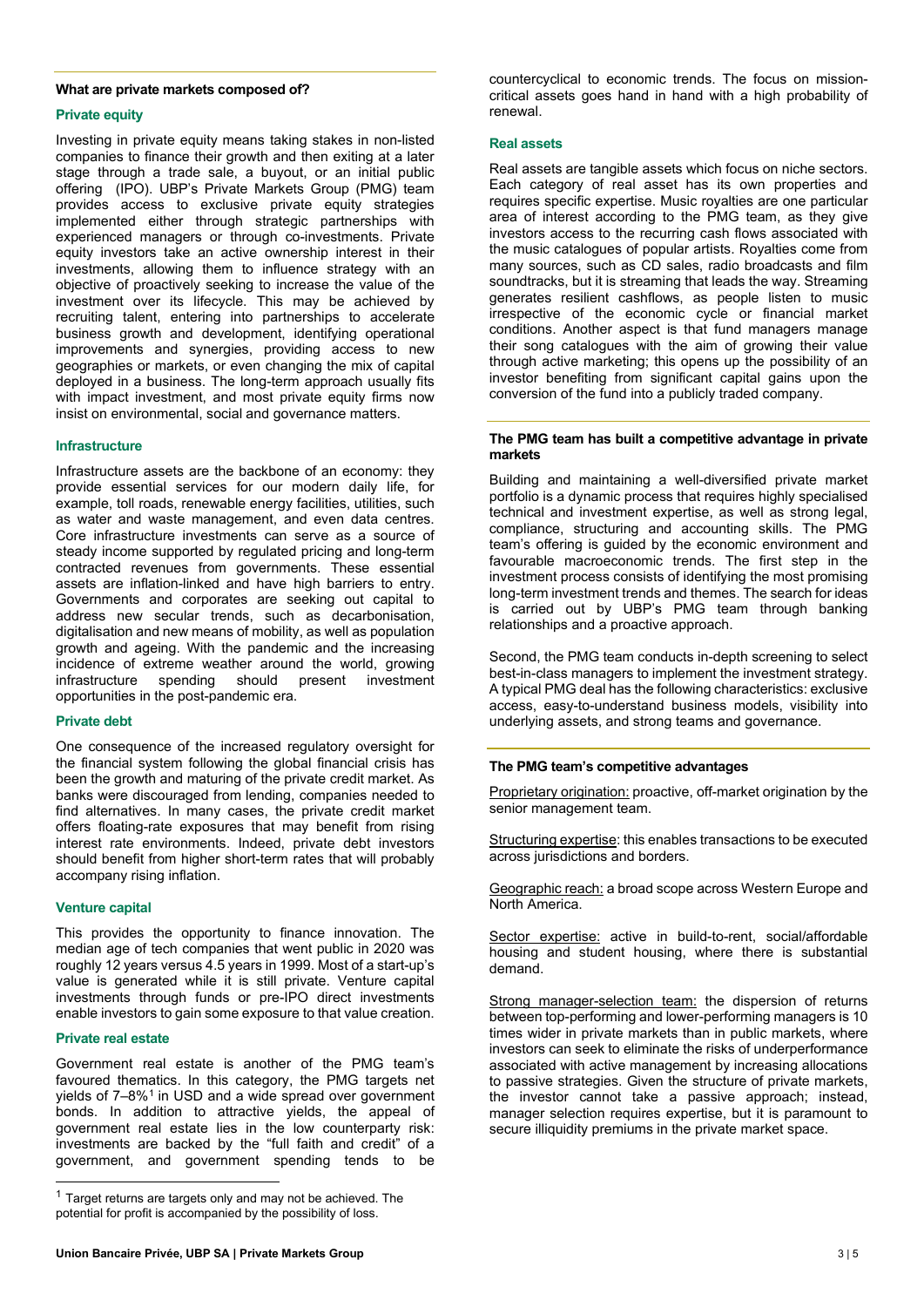The PMG team's monitoring activities, which cover the entire lifespan of the investments, aim to ensure that investments remain in line with the initial business plan, that distributions are paid to investors on time, and that investors are provided with material information in a timely manner, with strategies being adapted as necessary.

#### **Risks**

As with any investment strategy, certain risks must be considered when investing in private markets, such as the risk of loss of capital (the value of a private market investment may rise or fall) and the performance risk (there can be no assurance that the performance will equal or exceed the target).

Private market inflows tend to go into illiquid investments, making them harder to exit from or price regularly. They also have more complex structures than traditional investments. Further, as there are more and more investors chasing opportunities in the private market space, there is a risk of stretched valuations and poor-quality deals in some segments. It is therefore crucial to work with specialists when investing in private markets.

# **Case study**

In March 2019, UBP clients invested in the existing portfolio of Cambridge Innovation Capital (CIC), a holding company set up by the University of Cambridge in 2013 to bring private capital to rapidly growing intellectual-property-rich businesses in Cambridge. The target return was three times the equity invested, and the investment horizon was 5–7 years.

Contrary to a "blind pool" investment, which involves allocating capital to a strategy without knowing exactly how it will be deployed, these companies were identified as being some of the most rapidly growing technology and healthcare businesses emerging from the Cambridge ecosystem.

By June 2021, the portfolio consisted of 25 companies and the share price had increased by 45% since UBP clients first invested.

The added value of investing alongside the University of Cambridge stems from its unique environment: it is the most successful university innovation ecosystem in Europe, with more than 4,700 knowledge-intensive companies employing over 60,000 people. Over 85% of research groups are classified as world-leading or internationally excellent, and 107 Nobel Prize winners are associated with the university. Particular strengths include artificial intelligence, big data, next-generation biologics, genomics and epigenetics.

#### **Disclaimer**

This document is a marketing communication containing **GENERAL INFORMATION** on the financial services and/or financial instruments, and reflecting the sole opinion of Union Bancaire Privée, UBP SA and/or any entity of the UBP Group (hereinafter "UBP") as of the date of issue. It may contain generic recommendations but it is not and should not be deemed an offer nor a solicitation to enter into any transaction with UBP, buy, subscribe to, or sell any currency, product, or financial instrument, make any investment, or participate in any particular trading strategy in any jurisdiction where such an offer or solicitation would not be authorised, or to any person to whom it would be unlawful to make such an offer or solicitation. This document is meant only to provide a broad overview for discussion purposes, in order to determine clients' interest. It does not replace a prospectus, KID, KIID or any other legal document relating to any specific financial instrument, which may be obtained upon request free of charge from UBP or from the registered office of the issuer of the instrument concerned, where applicable. The opinions herein do not take into account individual clients' circumstances, objectives, or needs.

In this document UBP makes no representation as to the suitability or appropriateness, for any particular client, of the financial instruments or services described, nor as to their future performances. Clients who wish to obtain more information about any specific financial instruments can request it from UBP and/or their Relationship Manager. Where an investment is considered, the information on the risks linked to each financial instrument shall be provided in good time by separate means before the investment decision is taken. In any case, each client must make their own independent decisions regarding any securities or financial instruments mentioned herein and regarding the merits or suitability of any investment. Before entering into any transaction, clients are invited to carefully read the risk warnings and the regulations set out in the prospectus or other legal documents and are urged to seek independent, professional advice from their financial, legal, accounting and/or tax advisors with regard to their investment objectives, financial situation and specific needs.

UBP performs analysis on the financial instruments based on market offer and may maintain and/or seek to develop business affiliations with third parties for that purpose; furthermore UBP may create its own financial instruments. This generic information is therefore not independent from the proprietary interests of UBP or connected parties, which may conflict with the client's interests. UBP has policies governing cases of conflicts of interest and takes appropriate organisational measures to prevent potential conflicts of interest.

The information contained in this document is not the result of financial analysis within the meaning of the Swiss Banking Association's "Directives on the Independence of Financial Research" or of independent investment research as per the EU's MiFID or other regulations. EU regulation does not govern relationships entered into with UBP entities located outside the EU.

The investments mentioned herein may be subject to risks that are difficult to quantify and to integrate into the valuation of investments. Generally speaking, products with a high degree of risk, such as derivatives, structured products or alternative/non-traditional investments (such as hedge funds, private equity, real estate funds, etc.) are suitable only for clients who are capable of understanding and assuming the risks involved. The value of any capital investment may be at risk and some or all of the original capital may be lost. The investments are exposed to currency fluctuations and may increase or decrease in value. Fluctuations in exchange rates may cause increases or decreases in the client's returns and/or in the value of the portfolio. The client may be exposed to currency risks if a financial instrument or the underlying investment of a financial instrument is denominated in a currency different from the reference currency of the client's portfolio or from the currency of their country of residence. For more information on risks, the brochure called "Characteristics and risks of certain financial operations" should be consulted.

When providing investment advice or portfolio management services, UBP considers and assesses all relevant financial risks, including sustainability risks. Sustainability risks are defined by the EU's Sustainable Finance Disclosure Regulation (2019/2088) as "an environmental, social or governance event or condition that, if it occurs, could cause a negative material impact on the value of the investment". For further information on our sustainability risk management approach please visit [www.ubp.com].